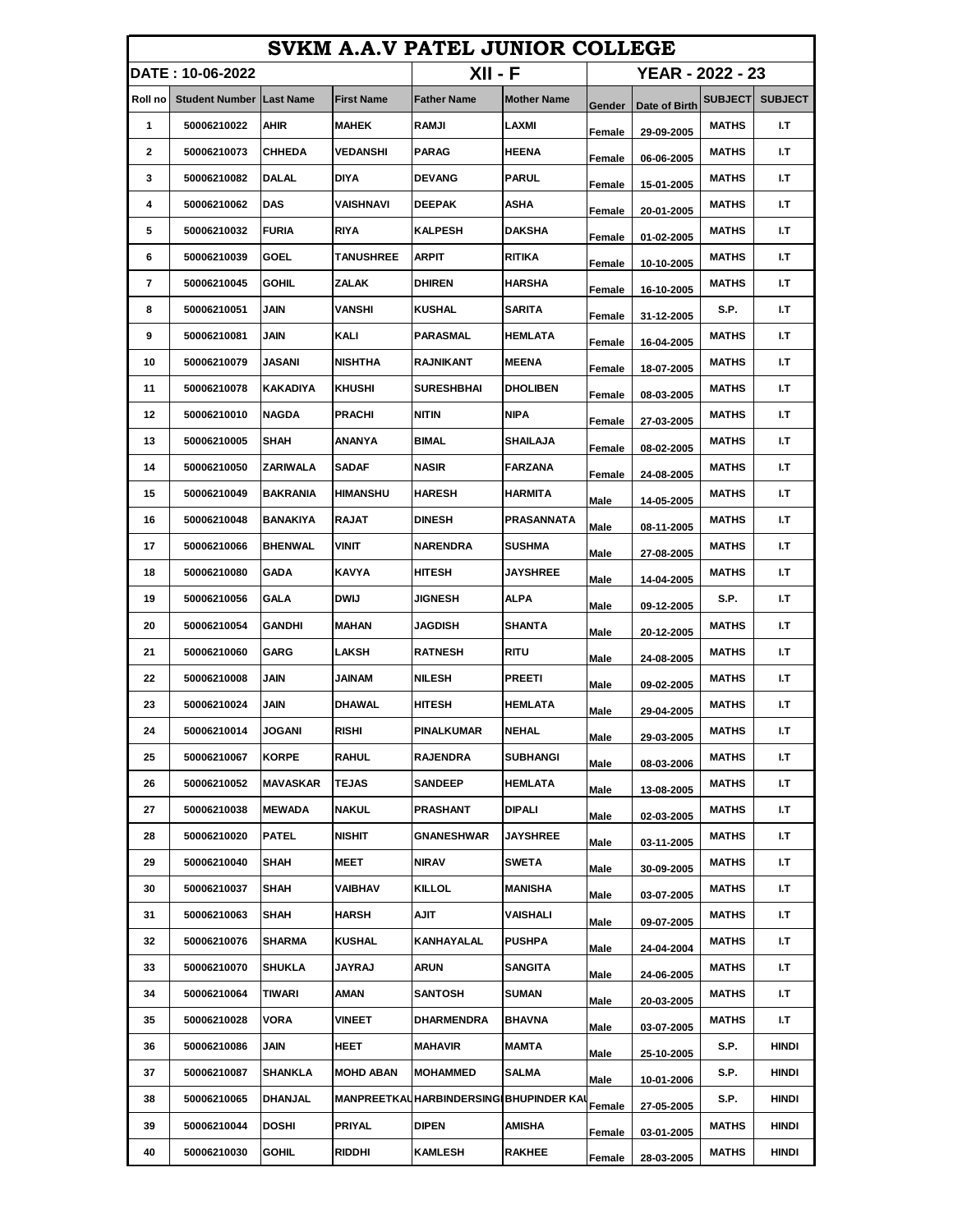| SVKM A.A.V PATEL JUNIOR COLLEGE |                       |                         |                   |                      |                    |        |                  |                |                |
|---------------------------------|-----------------------|-------------------------|-------------------|----------------------|--------------------|--------|------------------|----------------|----------------|
|                                 | DATE: 10-06-2022      |                         |                   | XII - F              |                    |        | YEAR - 2022 - 23 |                |                |
| Roll no                         | <b>Student Number</b> | <b>Last Name</b>        | <b>First Name</b> | <b>Father Name</b>   | <b>Mother Name</b> | Gender | Date of Birth    | <b>SUBJECT</b> | <b>SUBJECT</b> |
| 41                              | 50006210055           | ISHASHARIA              | <b>SHRUTI</b>     | <b>RAMESH</b>        | <b>SAVITA</b>      | Female | 09-06-2005       | S.P.           | HINDI          |
| 42                              | 50006210036           | <b>MISHRA</b>           | <b>SHAILAJA</b>   | SATYAPRAKASH   ANITA |                    | Female | 04-05-2005       | <b>MATHS</b>   | I.T            |
| 43                              | 50006210025           | <b>PATEL</b>            | <b>SHREYA</b>     | <b>RAJESH</b>        | CHANDRIKA          | Female | 08-12-2005       | S.P.           | HINDI          |
| 44                              | 50006210047           | <b>SHAIKH</b>           | ANISA             | AKBARALLY            | <b>FARIDA</b>      | Female | 08-05-2005       | <b>MATHS</b>   | I.T            |
| 45                              | 50006210072           | SHARMA                  | DIYA              | TEJRAJ               | <b>DIMPLE</b>      | Female | 01-06-2005       | <b>MATHS</b>   | I.T            |
| 46                              |                       |                         |                   |                      |                    |        |                  |                |                |
| 47                              | 50006210053           | <b>BALU</b>             | HEIT              | <b>ROHIT</b>         | <b>HEENA</b>       | Male   | 07-07-2005       | <b>MATHS</b>   | <b>HINDI</b>   |
| 48                              | 50006210042           | <b>DOSHI</b>            | ANAY              | CHINTAN              | BINDI              | Male   | 19-01-2005       | <b>MATHS</b>   | HINDI          |
| 49                              | 50006210026           | GALA                    | KAKSHIT           | <b>BIPIN</b>         | LOPA               | Male   | 27-09-2005       | <b>MATHS</b>   | HINDI          |
| 50                              | 50006210015           | <b>TRIVEDI</b>          | <b>NAMAN</b>      | <b>MANOJ</b>         | <b>MANISHA</b>     | Male   | 27-04-2005       | <b>MATHS</b>   | <b>HINDI</b>   |
| 51                              | 50006210012           | <b>BHATT</b>            | DHWANI            | <b>ANISH</b>         | GAYATRI            | Female | 29-04-2005       | <b>MATHS</b>   | <b>FRENCH</b>  |
| 52                              | 50006210069           | <b>RANE</b>             | RAINA             | TIRTHRAJ             | SADHANA            | Female | 31-07-2005       | <b>MATHS</b>   | <b>FRENCH</b>  |
| 53                              | 50006210002           | <b>SHAH</b>             | <b>AISHWARYA</b>  | UTPAL                | <b>GALAXY</b>      | Female | 14-02-2005       | <b>MATHS</b>   | <b>FRENCH</b>  |
| 54                              | 50006210058           | <b>SHAH</b>             | RAASHI            | <b>BIPIN</b>         | <b>ALPA</b>        | Female | 27-12-2005       | <b>MATHS</b>   | <b>FRENCH</b>  |
| 55                              | 50006210029           | <b>ISHAH</b>            | <b>SHAILEE</b>    | <b>VIREN</b>         | <b>HETAL</b>       | Female | 13-10-2005       | <b>MATHS</b>   | HINDI          |
| 56                              | 50006210011           | <b>SHAH</b>             | KAVYAA            | <b>DHARMESH</b>      | <b>SHEFALI</b>     | Female | 14-04-2005       | <b>MATHS</b>   | <b>FRENCH</b>  |
| 57                              | 50006210077           | <b>SINGH</b>            | NIKITA            | <b>DEVENDRA</b>      | <b>NEELAM</b>      | Female | 04-04-2005       | <b>MATHS</b>   | <b>FRENCH</b>  |
| 58                              | 50006210075           | <b>VYAS</b>             | SHRUSHTI          | VIKRAM               | <b>KIRAN</b>       | Female | 27-06-2005       | <b>MATHS</b>   | <b>FRENCH</b>  |
| 59                              | 50006210004           | <b>GODE</b>             | YASH              | <b>DEEPAK</b>        | <b>DHANASHREE</b>  | Male   | 18-04-2006       | <b>MATHS</b>   | <b>FRENCH</b>  |
| 60                              | 50006210071           | KANADIA                 | HARSH             | ANAND                | <b>SHEELA</b>      | Male   | 21-02-2005       | <b>MATHS</b>   | <b>FRENCH</b>  |
| 61                              | 50006210003           | <b>PATOLE</b>           | NEIL              | <b>MAHESH</b>        | BINA               | Male   | 10-11-2005       | S.P.           | <b>FRENCH</b>  |
| 62                              | 50006210074           | SHAH                    | <b>MANIAU</b>     | <b>ASHWIN</b>        | <b>CHANDRIKA</b>   | Male   | 27-05-2005       | <b>MATHS</b>   | <b>FRENCH</b>  |
| 63                              | 50006210033           | SHAH                    | YASH              | DHRUPAD              | SIMKI              | Male   | 28-12-2005       | <b>MATHS</b>   | <b>FRENCH</b>  |
| 64                              | 50006210023           | <b>UPADHYAYA AAYUSH</b> |                   | <b>SNEHAL</b>        | <b>SEJAL</b>       | Male   | 28-05-2005       | <b>MATHS</b>   | <b>FRENCH</b>  |
| 65                              | 50006210061           | <b>SANGHAVI</b>         | <b>VEER</b>       | VISHAL               | <b>MILI</b>        | Male   | 20-11-2004       | <b>MATHS</b>   | <b>FRENCH</b>  |
| 66                              | 50006210013           | <b>PATEL</b>            | <b>RYSA</b>       | <b>NIMISH</b>        | <b>BANSARI</b>     | Female | 06-01-2005       | MATHS          | I.T            |
| 67                              | 50006210019           | <b>DOSHI</b>            | ADITYA            | NIRMAL               | <b>PAYAL</b>       | Male   | 10-04-2005       | <b>MATHS</b>   | I.T            |
| 68                              | 50006210085           | THAKKAR                 | MAITRI            | NITIN                | DHARMISHATA        | Female | 27-01-2005       | S.P            | I.T            |
| 69                              | 50006210083           | <b>NURSUMAR</b>         | TASMIYA           | AMJAD                | SABA               | Female | 24-03-2005       | S.P            | I.T            |
| 70                              | 50006210041           | <b>BHARMANI</b>         | MANAV             | BHARAT               | <b>RITA</b>        | Male   | 27-01-2005       | S.P            | I.T            |
| 71                              | 50006210084           | JADHAV                  | <b>SUSHRUT</b>    | ATUL                 | <b>RUPALI</b>      | Male   | 26-04-2005       | S.P            | I.T            |
| 72                              | 50006210043           | SATRA                   | NAMAN             | <b>ASHWIN</b>        | ANITA              | Male   | 20-06-2005       | S.P            | I.T            |
| 73                              | 50006210021           | VERAT                   | <b>KUNJ</b>       | VINOD                | KALPANA            | Male   | 19-02-2005       | S.P            | I.T            |
| 74                              | 50006210031           | <b>CHODHARY</b>         | MANAV             | ANUJ                 | PAYAL              | Male   | 30-09-2005       | S.P            | HINDI          |
| 75                              | 50006210088           | <b>KANERE</b>           | KARAN             | LAXMAN               | <b>SANGEETA</b>    | Male   | 24-10-2004       | S.P            | <b>HINDI</b>   |
| 76                              | 50006210089           | <b>PALAKHUTI</b>        | <b>MEHUL</b>      | <b>MAHESH</b>        | <b>PALLAVI</b>     | Male   | 04-09-2004       | S.P            | HINDI          |
| 77                              | 50006210018           | SHAH                    | VRAJ              | <b>SAMIR</b>         | INA                | Male   | 17-03-2005       | S,P            | HINDI          |
| 78                              | 50006210059           | <b>MENDPARA</b>         | TISHA             | <b>ALPESHBHAI</b>    | <b>SHILPABEN</b>   | Female | 23-02-2005       | <b>MATHS</b>   | <b>FRENCH</b>  |
| 79                              | 50006210068           | <b>MISHRA</b>           | SIYA              | NIRAJ                | <b>SUMAN</b>       | Female | 16-09-2005       | S.P            | <b>FRENCH</b>  |
| 80                              | 50006210017           | <b>SAMPAT</b>           | KHUSHI            | <b>BINDISH</b>       | <b>SWETA</b>       | Female | 09-11-2005       | S.P            | <b>FRENCH</b>  |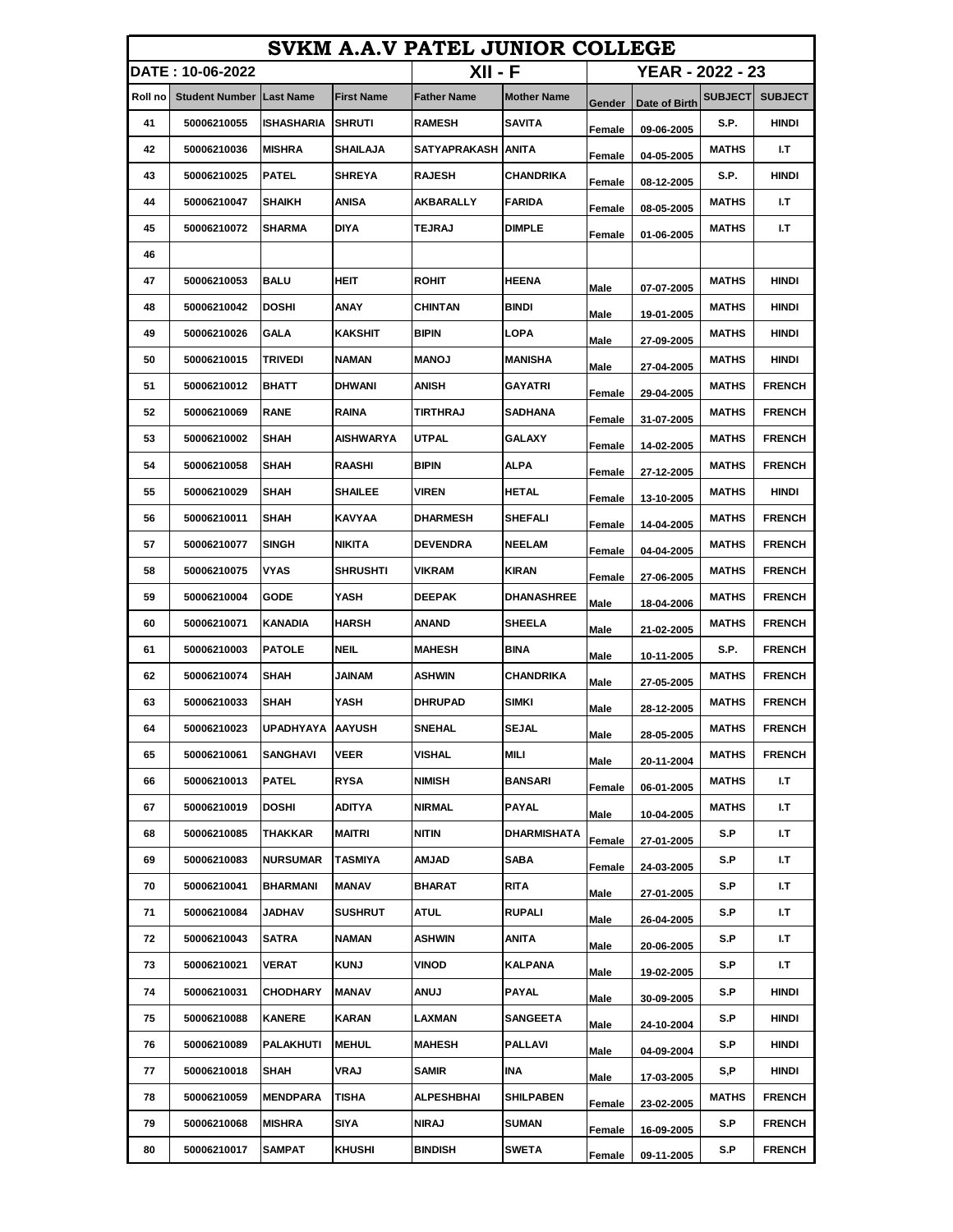|                            |                                  |                 |                        | SVKM A.A.V PATEL JUNIOR COLLEGE    |                        |      |                                      |               |      |
|----------------------------|----------------------------------|-----------------|------------------------|------------------------------------|------------------------|------|--------------------------------------|---------------|------|
|                            | IDATE : 10-06-2022               |                 |                        | XII - F<br><b>YEAR - 2022 - 23</b> |                        |      |                                      |               |      |
| <b>I.T PRACTICAL BATCH</b> |                                  |                 |                        |                                    | <b>BATCH-F1</b>        |      |                                      |               |      |
|                            | Roll no Student Number Last Name |                 | <b>First Name</b>      | <b>Father Name</b>                 | <b>Mother Name</b>     |      | Gender Date of Birth SUBJECT SUBJECT |               |      |
| $\mathbf{1}$               | 50006210022                      | AHIR            | <b>MAHEK</b>           | <b>RAMJI</b>                       | <b>LAXMI</b>           |      | Female 29-09-2005 MATHS              |               | II.T |
| $\mathbf{z}$               | 50006210073                      | <b>CHHEDA</b>   | <b>VEDANSHI</b>        | <b>PARAG</b>                       | <b>HEENA</b>           |      | Female 06-06-2005 MATHS              |               | I.T  |
| 3                          | 50006210082                      | <b>DALAL</b>    | <b>DIYA</b>            | <b>DEVANG</b>                      | <b>PARUL</b>           |      | Female 15-01-2005 MATHS              |               | ll.T |
| 4                          | 50006210062                      | <b>DAS</b>      | <b>VAISHNAVI</b>       | <b>DEEPAK</b>                      | <b>ASHA</b>            |      | Female 20-01-2005 MATHS              |               | ll.T |
| 5                          | 50006210032                      | <b>FURIA</b>    | <b>RIYA</b>            | <b>KALPESH</b>                     | <b>DAKSHA</b>          |      | Female 01-02-2005 MATHS              |               | ll.T |
| 6                          | 50006210039                      | <b>GOEL</b>     | <b>TANUSHREE ARPIT</b> |                                    | <b>RITIKA</b>          |      | Female 10-10-2005 MATHS              |               | II.T |
| 7                          | 50006210045                      | <b>GOHIL</b>    | <b>ZALAK</b>           | <b>DHIREN</b>                      | <b>HARSHA</b>          |      | Female 16-10-2005 MATHS              |               | ll.T |
| 8                          | 50006210051                      | <b>JAIN</b>     | <b>VANSHI</b>          | <b>KUSHAL</b>                      | <b>SARITA</b>          |      | Female 31-12-2005 S.P.               |               | I.T  |
| Ι9                         | 50006210081                      | JAIN            | <b>KALI</b>            | <b>PARASMAL</b>                    | <b>HEMLATA</b>         |      | Female 16-04-2005                    | <b>MATHS</b>  | II.T |
| 10                         | 50006210079                      | JASANI          | <b>NISHTHA</b>         | RAJNIKANT                          | <b>MEENA</b>           |      | Female 18-07-2005                    | <b>MATHS</b>  | ll.T |
| 11                         | 50006210078                      | <b>KAKADIYA</b> | <b>KHUSHI</b>          | <b>SURESHBHAI</b>                  | <b>DHOLIBEN</b>        |      | Female 08-03-2005                    | <b>MATHS</b>  | ll.T |
| 12                         | 50006210010                      | <b>NAGDA</b>    | <b>PRACHI</b>          | <b>NITIN</b>                       | <b>NIPA</b>            |      | Female 27-03-2005 MATHS              |               | ll.T |
| 13                         | 50006210005                      | <b>SHAH</b>     | <b>ANANYA</b>          | <b>BIMAL</b>                       | <b>SHAILAJA</b>        |      | Female 08-02-2005 MATHS              |               | ll.T |
| 14                         | 50006210050                      | <b>ZARIWALA</b> | <b>SADAF</b>           | <b>NASIR</b>                       | <b>FARZANA</b>         |      | Female 24-08-2005   MATHS            |               | ll.T |
| 15                         | 50006210049                      | <b>BAKRANIA</b> | <b>HIMANSHU</b>        | <b>HARESH</b>                      | <b>HARMITA</b>         | Male | 14-05-2005 MATHS                     |               | ll.T |
| 16                         | 50006210048                      | <b>BANAKIYA</b> | <b>RAJAT</b>           | <b>DINESH</b>                      | <b>PRASANNATA Male</b> |      | 08-11-2005 MATHS                     |               | ll.T |
| 17                         | 50006210066                      | <b>BHENWAL</b>  | <b>VINIT</b>           | <b>NARENDRA</b>                    | <b>SUSHMA</b>          | Male | 27-08-2005                           | <b>IMATHS</b> | ll.T |
| 18                         | 50006210080                      | GADA            | KAVYA                  | <b>HITESH</b>                      | <b>JAYSHREE</b>        | Male | 14-04-2005                           | <b>MATHS</b>  | II.T |
| 19                         | 50006210056                      | <b>GALA</b>     | <b>DWIJ</b>            | <b>JIGNESH</b>                     | <b>ALPA</b>            | Male | 09-12-2005                           | S.P.          | I.T  |
| 20                         | 50006210054                      | <b>GANDHI</b>   | <b>MAHAN</b>           | <b>JAGDISH</b>                     | <b>SHANTA</b>          | Male | 20-12-2005                           | <b>MATHS</b>  | I.T  |
| 21                         | 50006210060                      | GARG            | LAKSH                  | <b>RATNESH</b>                     | <b>RITU</b>            | Male | 24-08-2005                           | <b>MATHS</b>  | I.T  |
| 22                         | 50006210008                      | JAIN            | JAINAM                 | NILESH                             | <b>PREETI</b>          | Male | 09-02-2005                           | MATHS         | II.T |
| 23                         | 50006210024                      | JAIN            | <b>DHAWAL</b>          | HITESH                             | <b>HEMLATA</b>         | Male | 29-04-2005                           | <b>MATHS</b>  | II.T |
| 24                         | 50006210014                      | <b>JOGANI</b>   | RISHI                  | PINALKUMAR                         | <b>NEHAL</b>           | Male | 29-03-2005                           | <b>MATHS</b>  | JI.T |
| 25                         | 50006210067                      | <b>KORPE</b>    | RAHUL                  | <b>RAJENDRA</b>                    | SUBHANGI               | Male | 08-03-2006                           | <b>MATHS</b>  | I.T  |
|                            |                                  |                 |                        |                                    |                        |      |                                      |               |      |
|                            |                                  |                 |                        |                                    |                        |      |                                      |               |      |
|                            |                                  |                 |                        |                                    |                        |      |                                      |               |      |
|                            |                                  |                 |                        |                                    |                        |      |                                      |               |      |